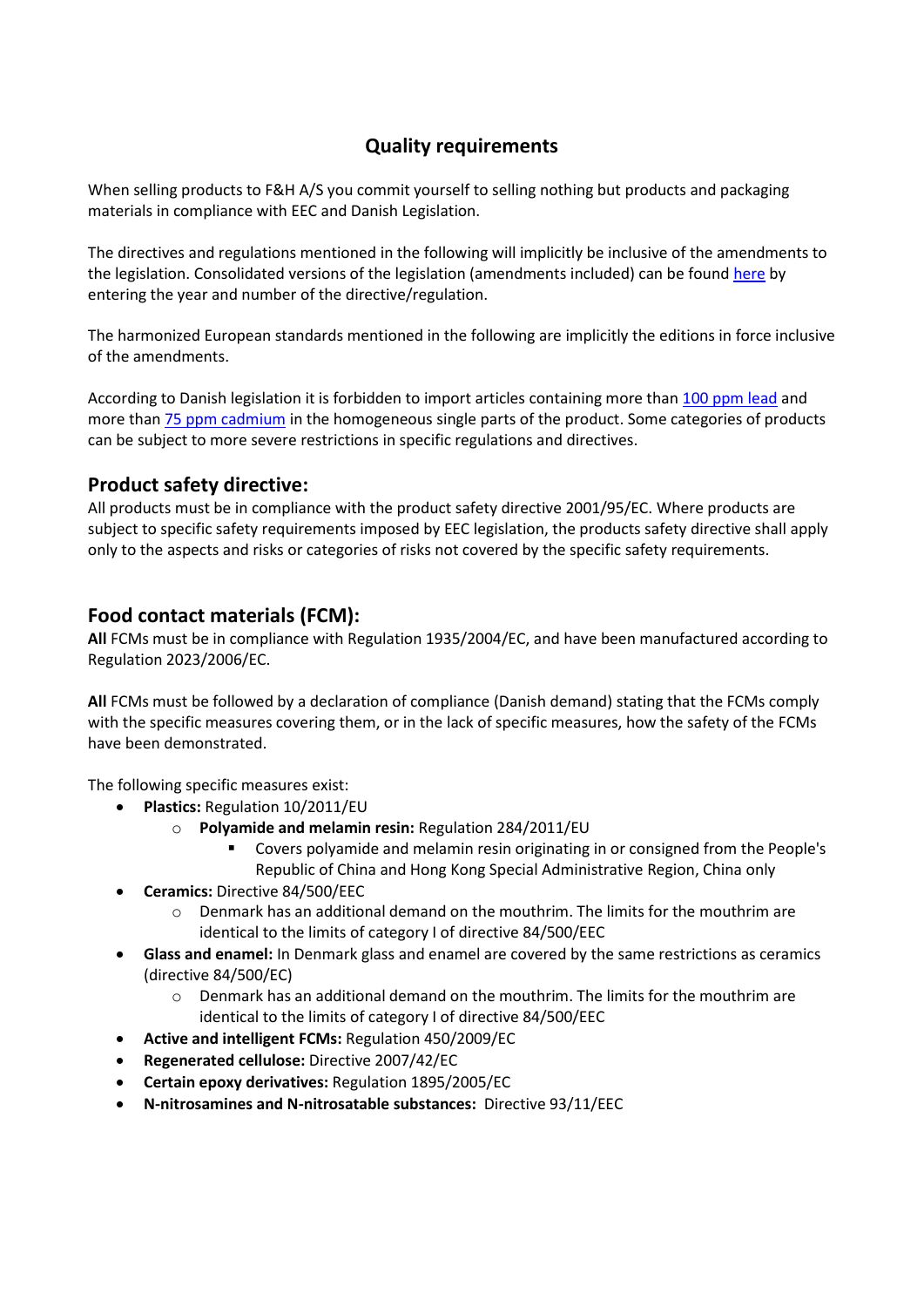FCM not subject to specific measures must be shown to be in accordance with article 3 of Regulation 1935/2004/EC in other ways. Compliance with for instance BfR and Resolutions (or a combination of the two) can be a possible way of demonstrating the safety of the FCM.

According to Danish legislation FCMs targeted for children of the age 0-3 years are not allowed to contain any [phthalates](https://www.retsinformation.dk/Forms/R0710.aspx?id=126137) in concentrations above 0.05 % of weight or any [bisphenol A.](https://www.retsinformation.dk/Forms/R0710.aspx?id=152320) Specific types of materials can be subject to more severe restrictions regarding phthalates than max. 0.05 %.

F&H A/S do not accept products produced from recycled plastic F&H A/S do not accept antimicrobial treatments, e.g. silver ions and triclosan F&H A/S do not accept fumigation of FCMs or fumigation of containers containing FCM

## **Electric and electronic equipment (EEE):**

All EEE must bear the CE marking. By affixing the CE marking, it is declared on the responsibility of the manufacturer that the EEE is in conformity with all legal requirements to achieve the CE marking.

The following CE marking directives and regulations are or can be relevant for products sold to F&H A/S

- **ROHS:** Directive 2011/65/EU. All EEE must be in compliance with this directive
- **EMC:** Directive 2004/108/EC.
- **Low voltage:** Directive 2006/95/EC.
	- **Eco Design and Energy labeling (ErP):** Directive 2009/125/EC
		- $\circ$  The underlying regulations can be found [here](http://ec.europa.eu/enterprise/policies/european-standards/harmonised-standards/ecodesign/index_en.htm)
- **Medical devices:** Directive 93/42/EEC

Harmonized European standards are issued with reference to the applied CE directives and regulations and express in detailed technical terms the essential requirements. The harmonized European standards can be found here

All EEE must be in compliance with the WEEE directive (directive 2002/96/EC and 2012/19/EU) and hence bear the WEEE-bin. The bar below the WEEE-bin (see the illustration below) indicates that the product has been placed on the market after 13.08.2005. The EEEs must contain information about the requirement not to dispose waste of EEE (WEEE) as unsorted municipal waste, to collect WEEE separately etc. F&H A/S will deliver the texts to be used. The information can be given in for instance an enclosed leaflet.

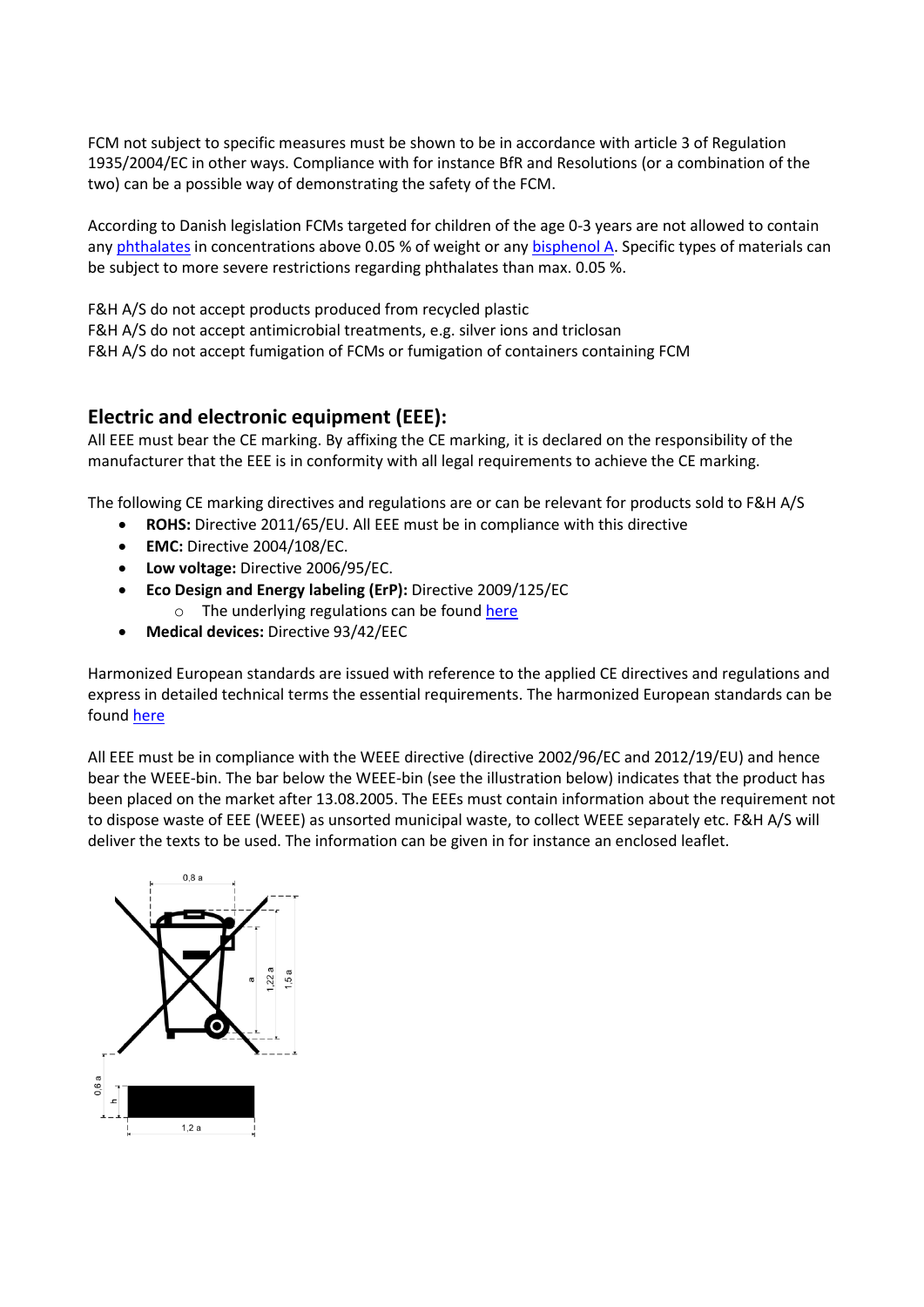## **Toys:**

Toys have to be in compliance with the Toy Directive 2009/48/EC. This includes that all toys have to bear the CE marking.

According t[o Danish legislation](https://www.retsinformation.dk/Forms/R0710.aspx?id=126137) toys targeted for children of the age 0-3 years are not allowed to contain any phthalates in concentrations above 0.05 % of weight.

The demands of the Danish regulation will be mentioned in our Declaration of Compliance which you will have to sign prior to approval of the product by F&H A/S.

Some of the standards covering toys can be foun[d here.](http://ec.europa.eu/enterprise/policies/european-standards/harmonised-standards/toys/index_en.htm)

Any test claim in addition to the tests according to the harmonized European standards have to be send to F&H A/S on demand.

F&H A/S do not accept fumigation of toys or fumigation of containers containing toys

## **Wood and wooden products:**

The European Timber Regulation 995/2010/EU (EUTR 995/2010/EU) entered into force on March 2013. This means that for certain wooden products specified by the KN codes mentioned in the annex of Regulation 995/2010/EU, we need documentation demonstrating that the timber has been legally harvested.

If legality cannot be documented, the order cannot be placed or will alternatively be cancelled.

For products covered by Regulation 995/2010/EU the following text has to be mentioned on the Sales confirmation:

*Wood or wooden products stated in the annex of EUTR 995/2010 have to be documented legally harvested. Documentation for legality is requested. Therefore, only products for which legality can be documented will be accepted. If legality cannot be documented, the order will be canceled* 

Before F&H A/S has a signed EUTR Supplier Declaration as well as documentation on the wood/wooden products being legally harvested, F&H A/S cannot sign the Sales confirmation on products covered by Regulation 995/2010/EU.

#### **REACH:**

When selling products to F&H A/S, you commit yourself to selling nothing but products and packaging materials in compliance with Regulation 1907/2006/EC as amended (REACH). This requires that you comply with all of the following statements

 You have a system in place that ensures that you are always updated on changes in Regulation 1907/2006/EC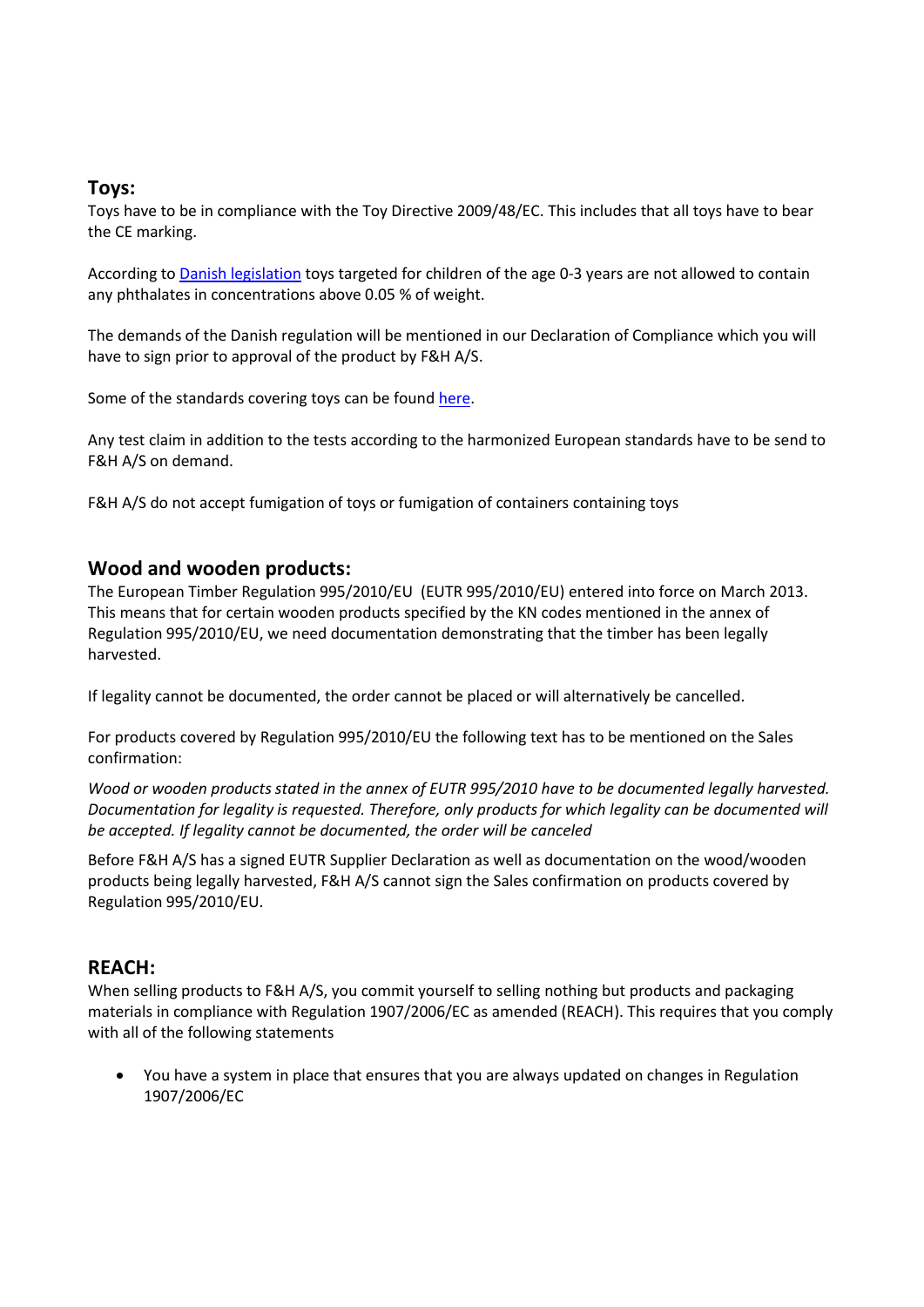- You have a system in place that ensures that you are always updated on changes on the candidate [list](http://echa.europa.eu/web/guest/candidate-list-table) of substances of very high concern (SVHC). The list is currently updated twice a year.
- You commit yourself to informing F&H A/S
	- $\circ$  if any of the products or packaging materials delivered to F&H A/S contain any substances subject to restrictions as laid down in Annex XVII of Regulation 1907/2006/EC as amended
	- o if an update of Annex XVII of Regulation 1907/2006/EC affects any products or packaging materials sold to F&H A/S up to six months prior to the change
	- $\circ$  if any of the products or packaging materials delivered to F&H A/S contain any substance(s) of Annex XIV of Regulation 1907/2006/EC as amended.
	- o if any of the products or packaging materials delivered to F&H A/S contain any substances of very high concern (SVHCs) in any concentration. Please be aware that we need to know the concentration of SVHC in the single part containing the SVHC.

*It is necessary to stress that Denmark takes the "once an article – always an article" approach. This means that if a product consists of more than one homogeneous part, then each part has to be considered as a separate article in the REACH perspective.*

*For further information on how an article is defined in Denmark, please consult item 3.1 in "Guidance for Suppliers of Articles – The REACH duties to inform about candidate list substances" (found on this* [link](http://www.kemi.se/en/Content/News/Guidance-for-suppliers-of-articles/))

o if an update of the candidate list of SVHC's affects any products or packaging materials sold to F&H A/S up to six months prior to the change

Please fill out and sign the attached document: Supplier declaration – REACH and SVHC.doc

#### **Packaging material:**

Packaging material has to be in compliance with directive 94/62/EC. This means that the Member States shall ensure that the sum of concentration levels of lead, cadmium, mercury and hexavalent chromium present in packaging or packaging components shall not exceed 100 ppm.

#### **Fumigation:**

Fumigation of a container must always be coordinated with and accepted by the relevant purchaser at F&H A/S. If the container has been fumigated the following items must be fulfilled

- Only well-established professional firms specialized in fumigation must fumigate the containers sent to F&H A/S
- A certificate stating the fumigation agent(s) used has to be sent to F&H A/S together with the other original documents (Bill of Lading etc.)